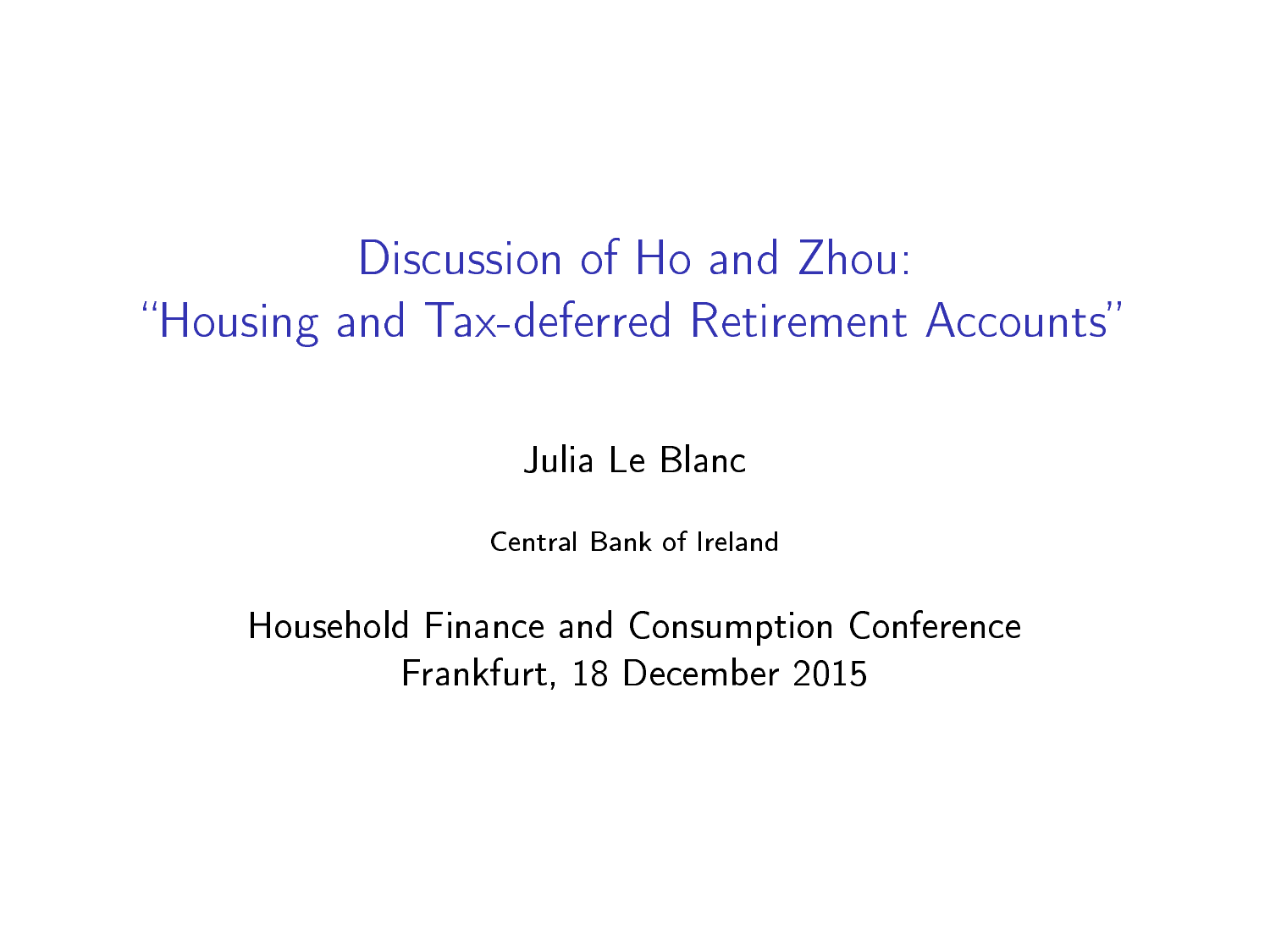### Motivation

- $\bullet$  Since the 1980s, defined contribution TDAs have become a major asset in U.S. families' portfolios. In 2007,  $>$  50 per cent of all U.S. families had savings in TDAs.
- At the same time, around 68 per cent of families owned their main residence.

|     |        | <b>TDA</b> |         | AII HH   |
|-----|--------|------------|---------|----------|
|     |        | no         | yes     |          |
| HMR | no     | $221\%$    | $9.3\%$ | $31.2\%$ |
|     | yes    | 24.9%      | 43.7%   | 68 8%    |
|     | AII HH | 47%        | 53%     | 100%     |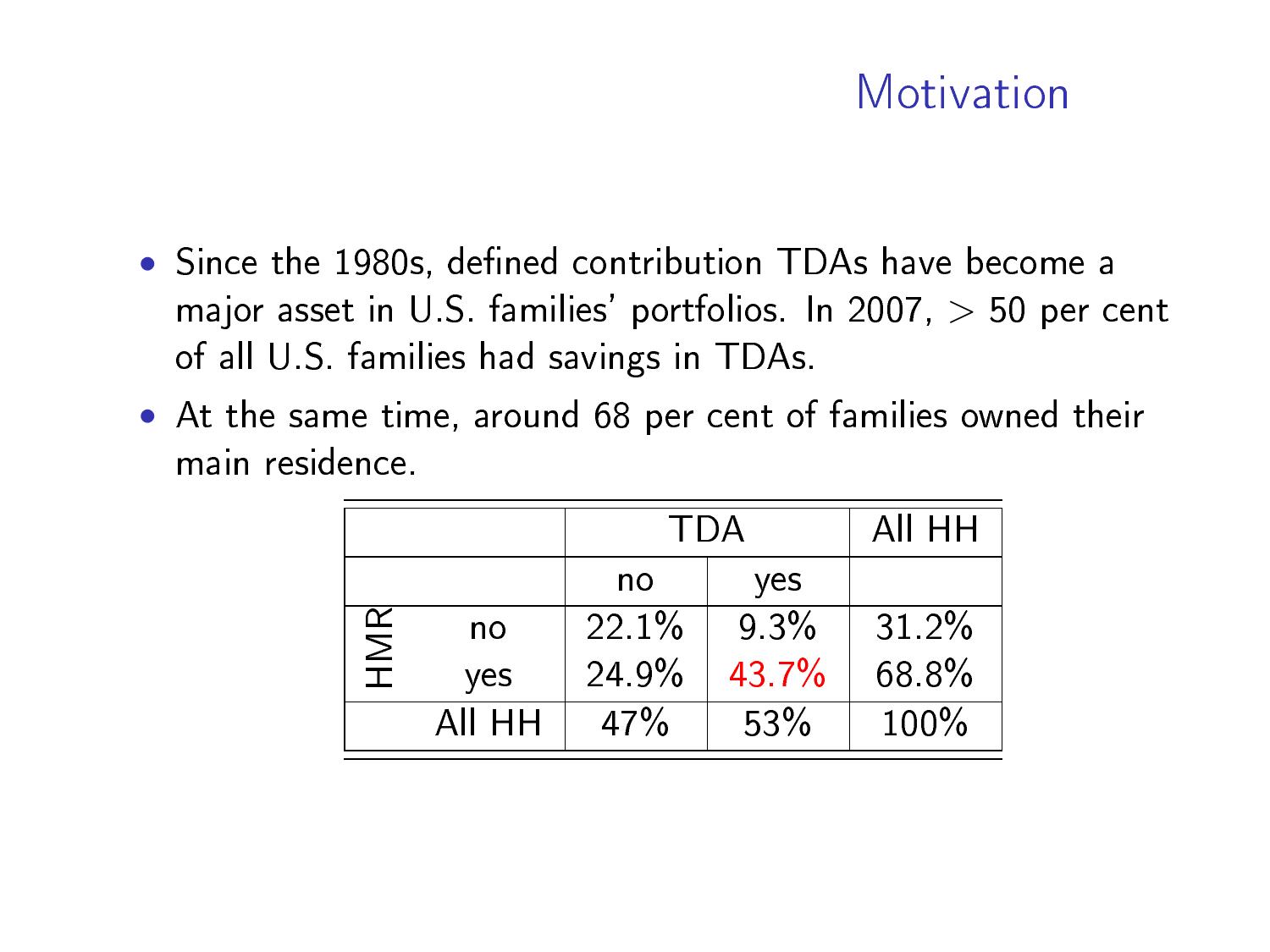### Motivation

- Homeowners who also have TDAs hold roughly 60% of their net wealth in home equity, 25% in TDAs and 15% as liquid (taxable) assets.
- The composition of net wealth changes over the life cycle. As households age
	- TDA/net wealth increases
	- TA/net wealth increases
	- home equity/net wealth decreases
- Households are using TDAs and home equity jointly as saving instruments, and they change their portfolios over the life cycle.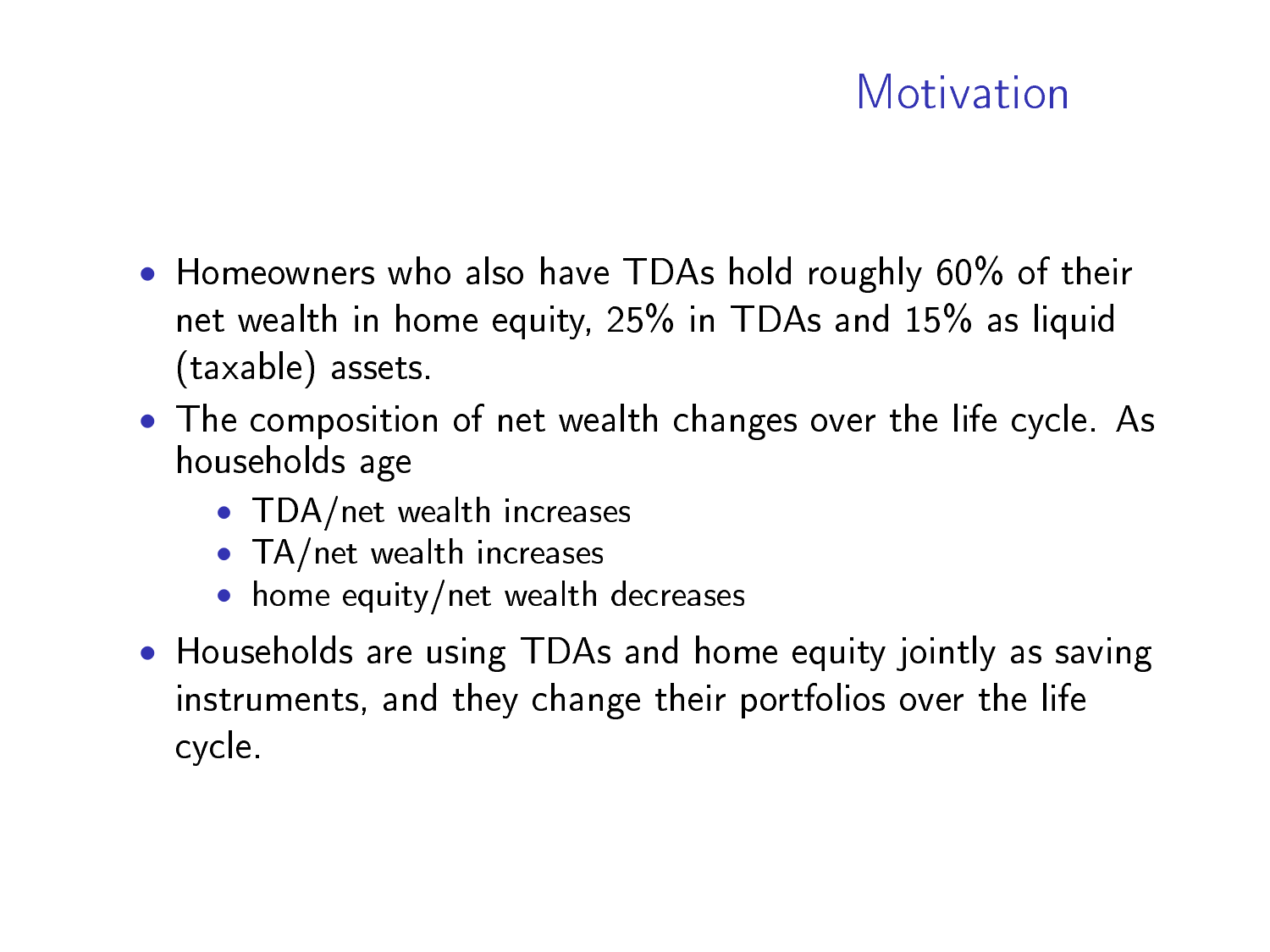### Objective of the paper

- Develop a quantitative LC model with joint decision of tenure choice and retirement saving to answer the following questions:
	- **1** What are the mechanisms that jointly determine home equity and retirement savings in TDAs?
	- **2** How does the composition of net wealth vary over the life cycle?
- Compare model's predictions to HH balance sheet data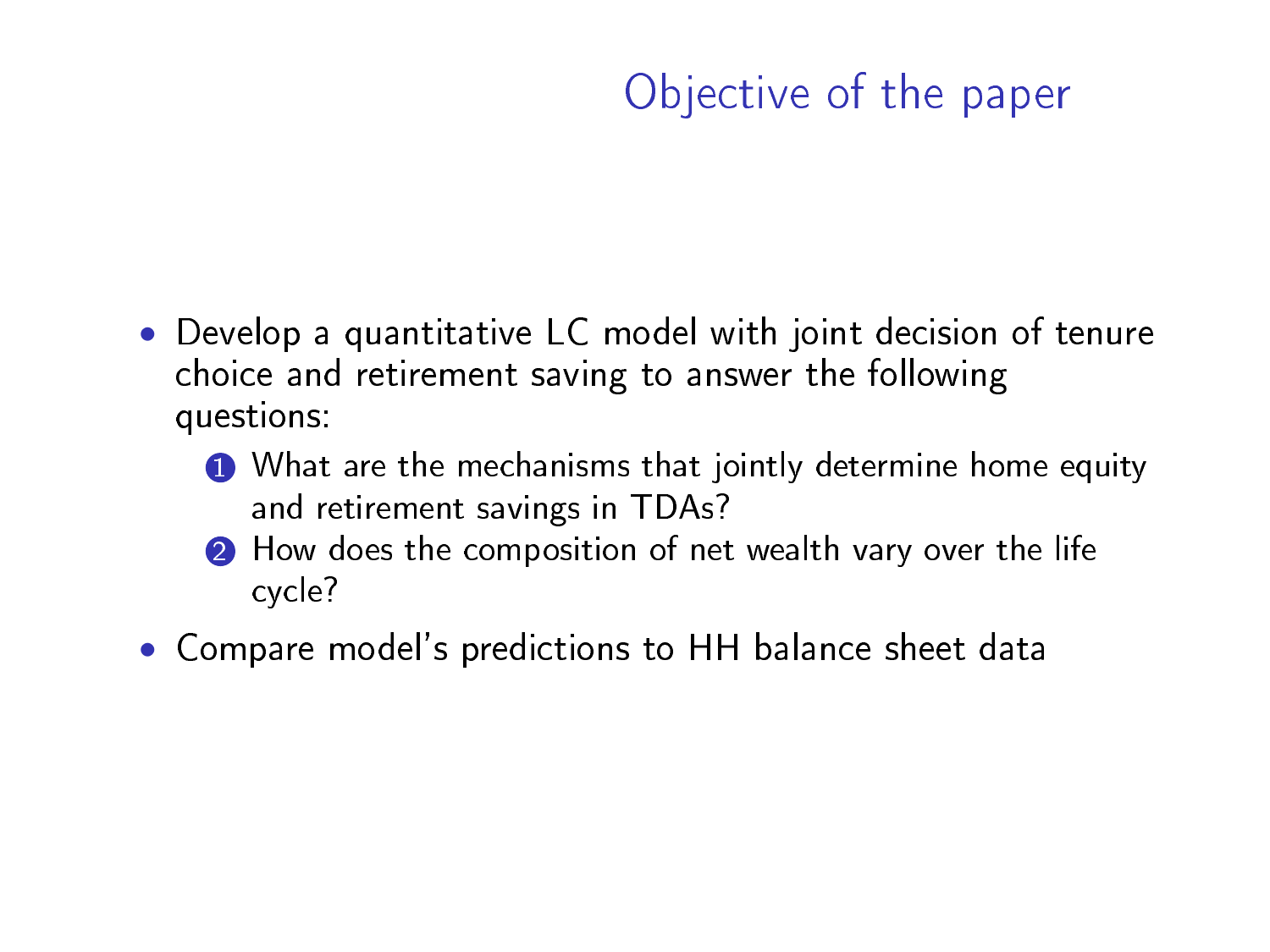# Key elements of the life cycle model

- Housing: is lumpy, provides consumption services in utility function.
	- If own: costly to adjust, but can be used as collateral. Interest payments and property tax are deductible. In order to buy, HH need to make a down payment (which they choose).
	- If rent: less quality and costly.
	- Chambers et al (2009), Attanasio et al (2012), Bajari et al (2013), Campbell and Cocco (2007), Li and Yao (2007).
- Financial wealth:
	- TA: liquid, fully taxable account. Constant return.
	- TDA: illiquid. Employer matching, contributions and returns tax-deferred, penalty if below eligibility age. Constant return.
	- Amromin (2003), Dammon et al (2004), Garlappi and Huang (2006), Amromin et al (2007).
- HH face (persistent) aggregate and idiosyncratic earnings risk and house price risk.
- Progressive income tax system.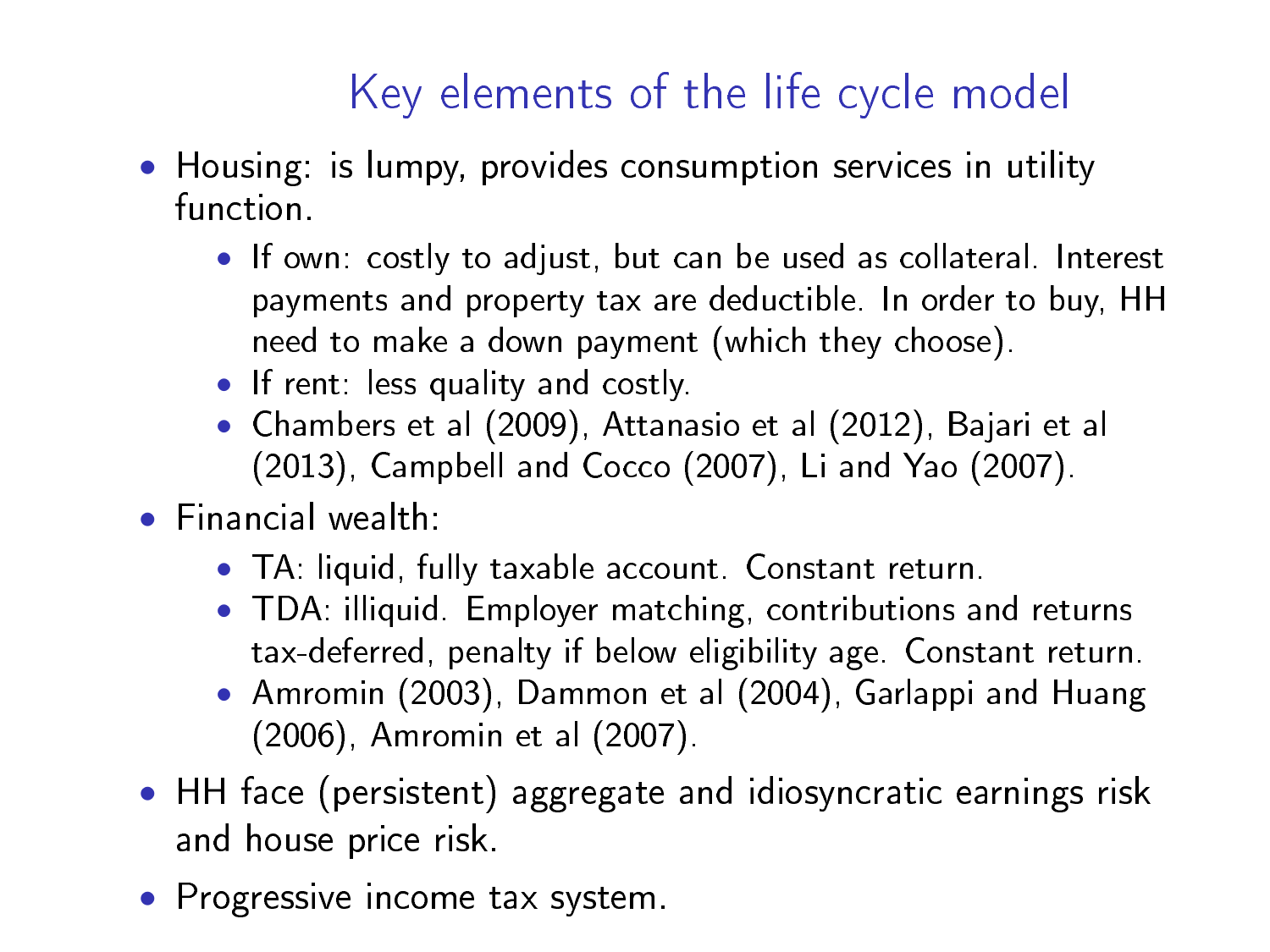## Mechanics of the model

- Why do HH buy?
	- Use as collateral
	- $\bullet$  Offers more quality/size
	- Mortgage interest payments and property tax are tax deductible
	- Growth rate of house prices
- Why do they save in TDAs?
	- Higher returns due to employer matching
	- Tax deferral of returns and contribution rates up to a max contribution rate
- Why do households who save in TDAs also own houses? (Despite similar characteristics)
	- Take advantage of combined preferential tax treatment.
	- HH endogenously decide to buy earlier and use high leverage to invest in high yielding asset.
	- Tax arbitrage: as long as pre-tax return from TDA  $r + \tilde{q} >$ after tax rate from mortgage  $(1 - \tau)r_m$  optimal to save in TDA rather than pay down debt. TDAs promote ownership and debt.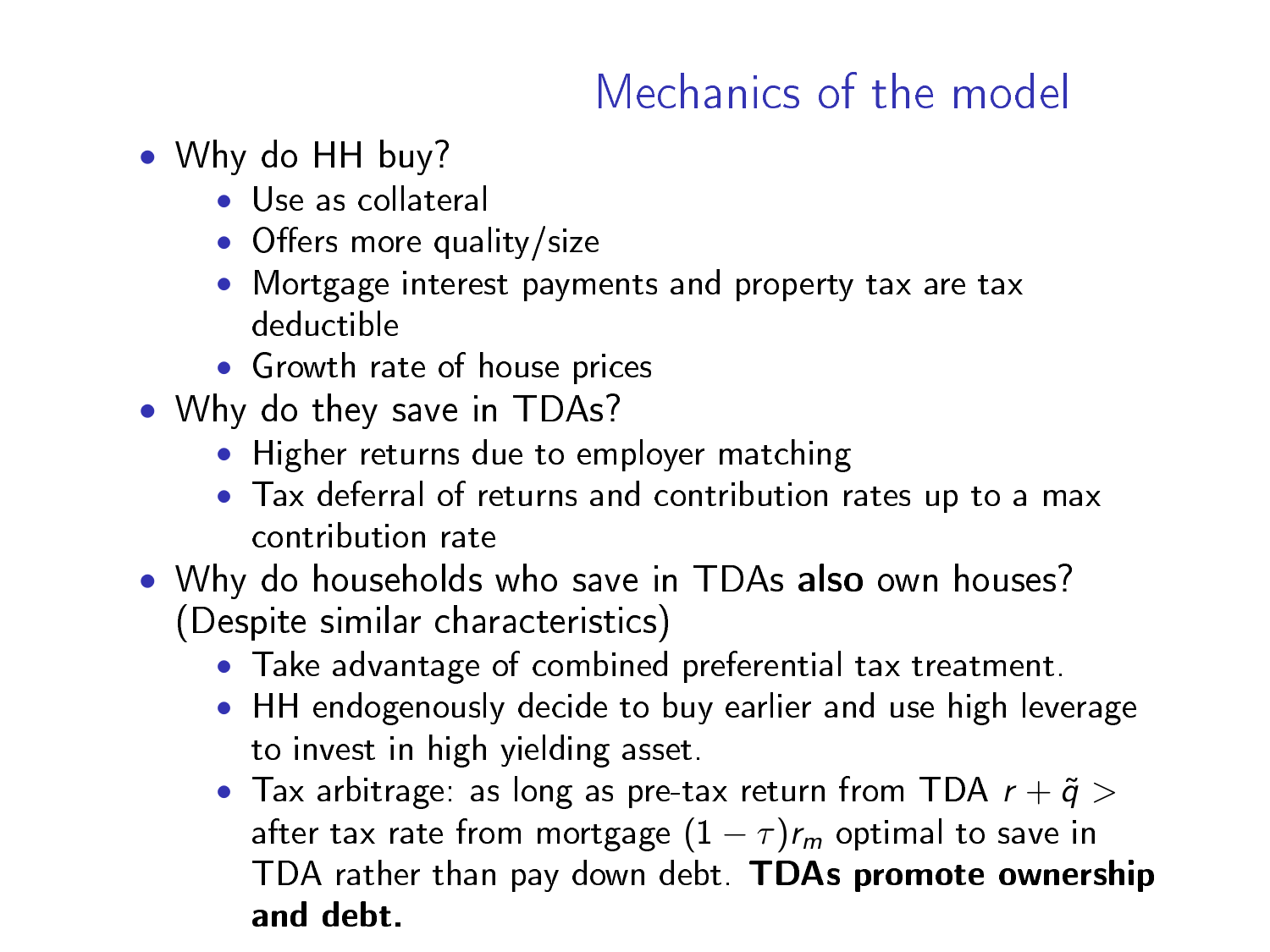## Results and empirical fit

- Home ownership rates matched well: increases before retirement.
- Homeowners have higher incomes than renters.
- Life cycle pattern of homeowners' net worth composition:
	- Housing equity share decreases over the life cycle
	- TDA share increases over the life cycle
	- TA share constant and small
- Housing equity share for youngest age group too high in model (stricter borrowing constraints than in data).
- TDA share for oldest age group too high in model (TDA availability).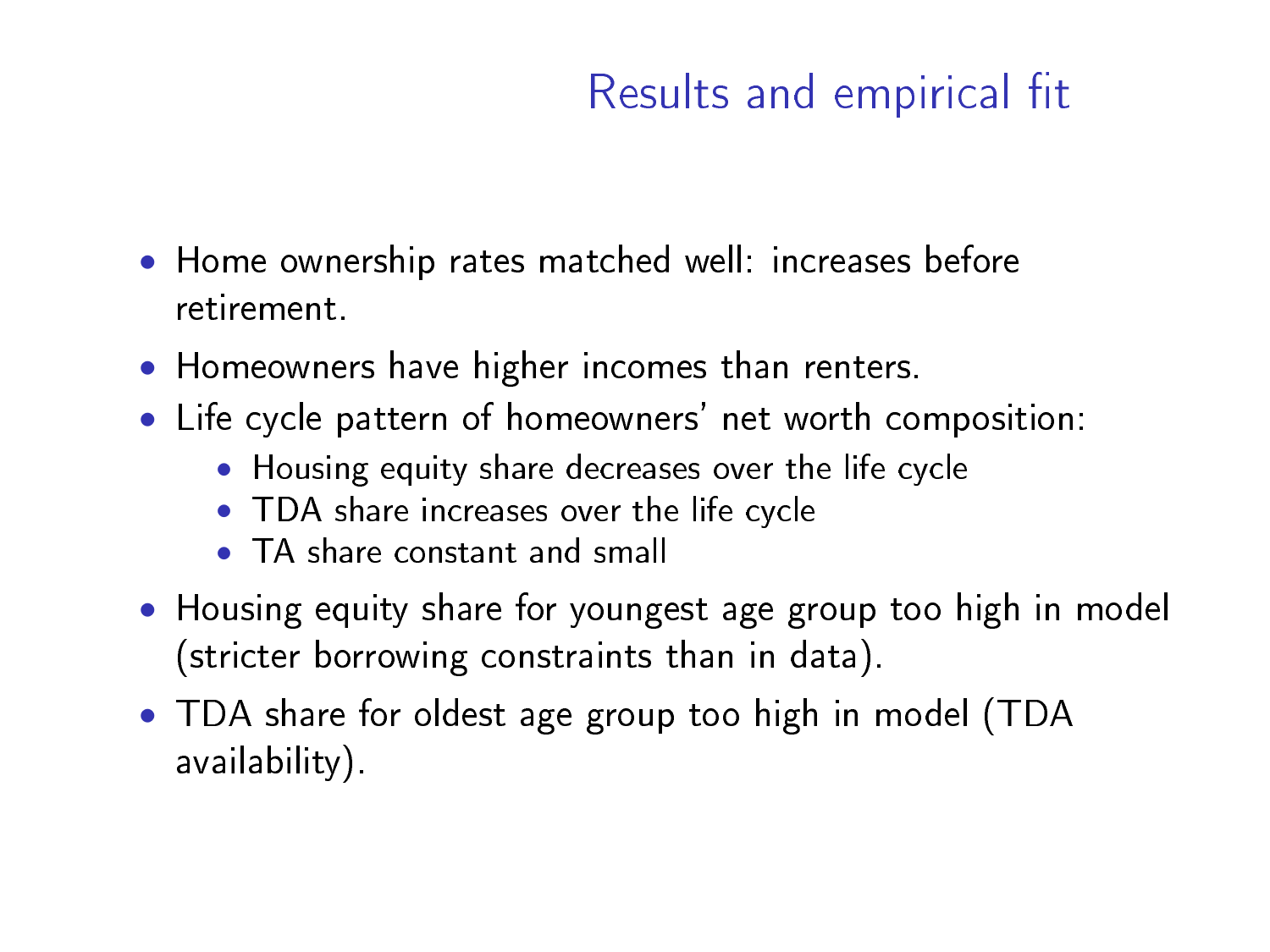# Policy Experiments

#### • Change institutional environment of TDAs

- No employer matching
- Eliminating TDA
- Higher contribution limit
- Change attractiveness of home ownership
	- Increase in down payment,
	- No tax benefits for home ownership
	- Decrease in rental cost
- As long as relative price of renting  $>$  relative price of owning, save in TDA rather than pay down.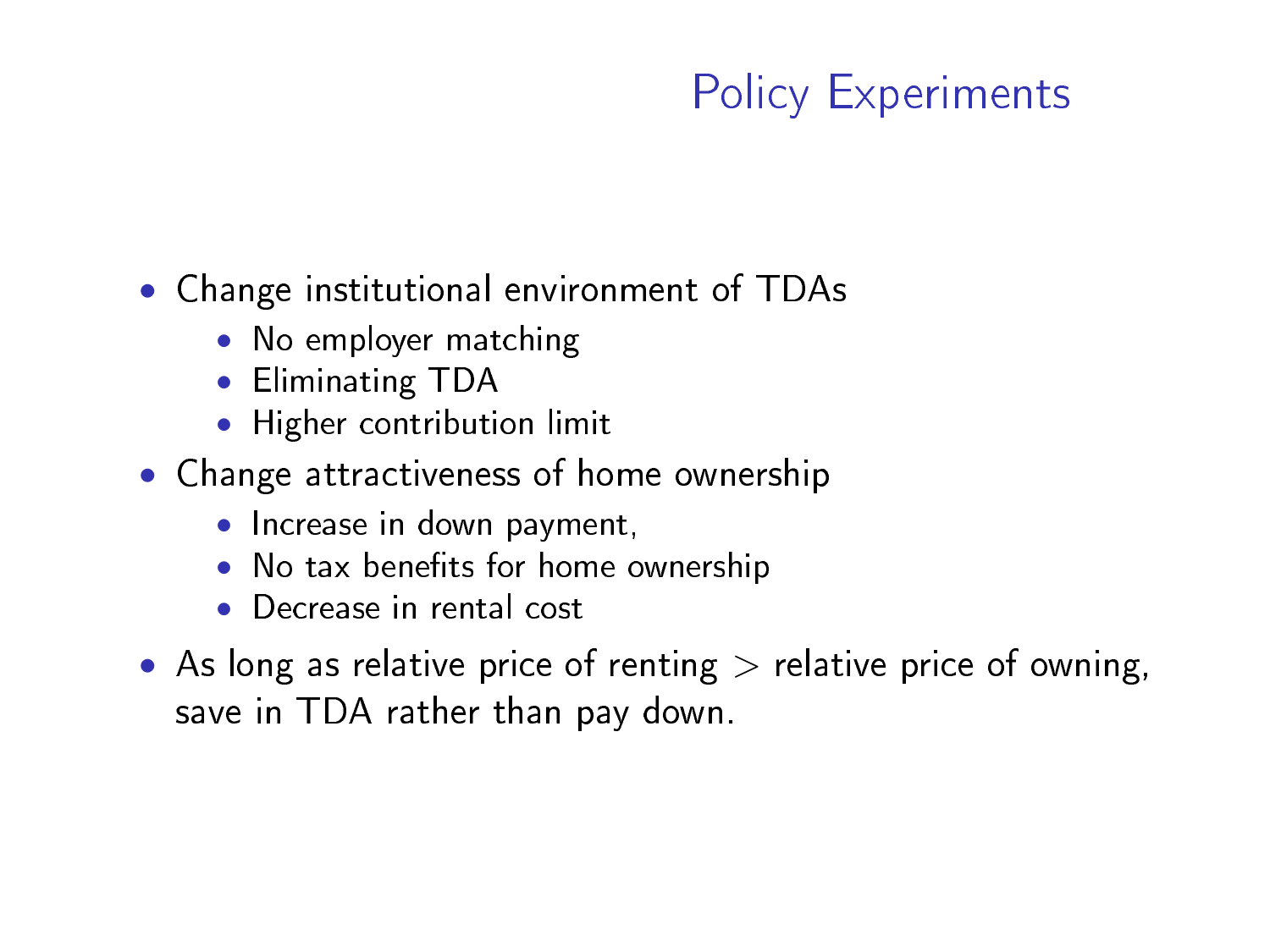## Comment I: welfare analysis

- Complement experiments with a welfare analysis. Difficult to understand who benefits more/less from policies.
- Welfare metric: certainty equivalent consumption. What would be a necessary compensation in terms of durable and non-durable consumption to households in each policy experiment with respect to benchmark. (Li and Yao (2007) for a negative house price shock, Cocco et al. (2005) for asset allocation rules.)
- For example: introduction of TDA at a certain time.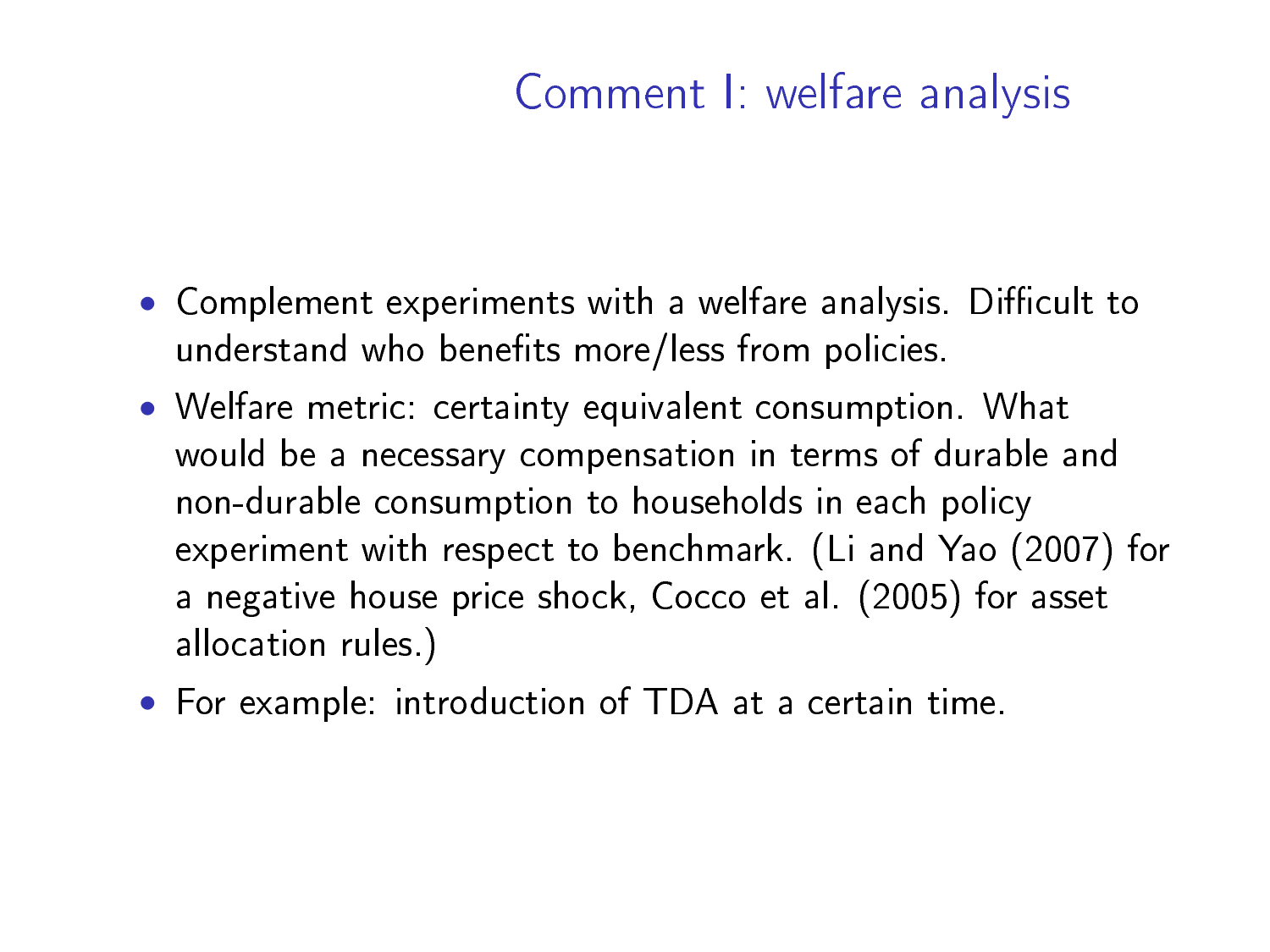### Comment II: computation and calibration

#### • Computation

- In each t, HH decide on extensive and intensive margin of housing and on saving in TA and TDA.
- Computation is hard! Life cycle model with 10 states and discrete tenure choice. Explain it!
- Parameters
	- Parameters are taken from models on housing (without TDAs).
	- What if savers in TDAs who are also home owners are different from renters who may be debt-averse?
	- Papers with structural estimation often find very different parameter values (Li et al. (2015) using SMM estimate  $\beta$  $=0.91, \gamma = 7.15, \omega = 0.01,$  Landvoigt (2015)).
	- Sensitivity analysis would help.
	- Possible improvement: isolate and estimate key parameters  $(\beta, \beta)$  $\gamma$ ,  $\omega$ ) for the benchmark model.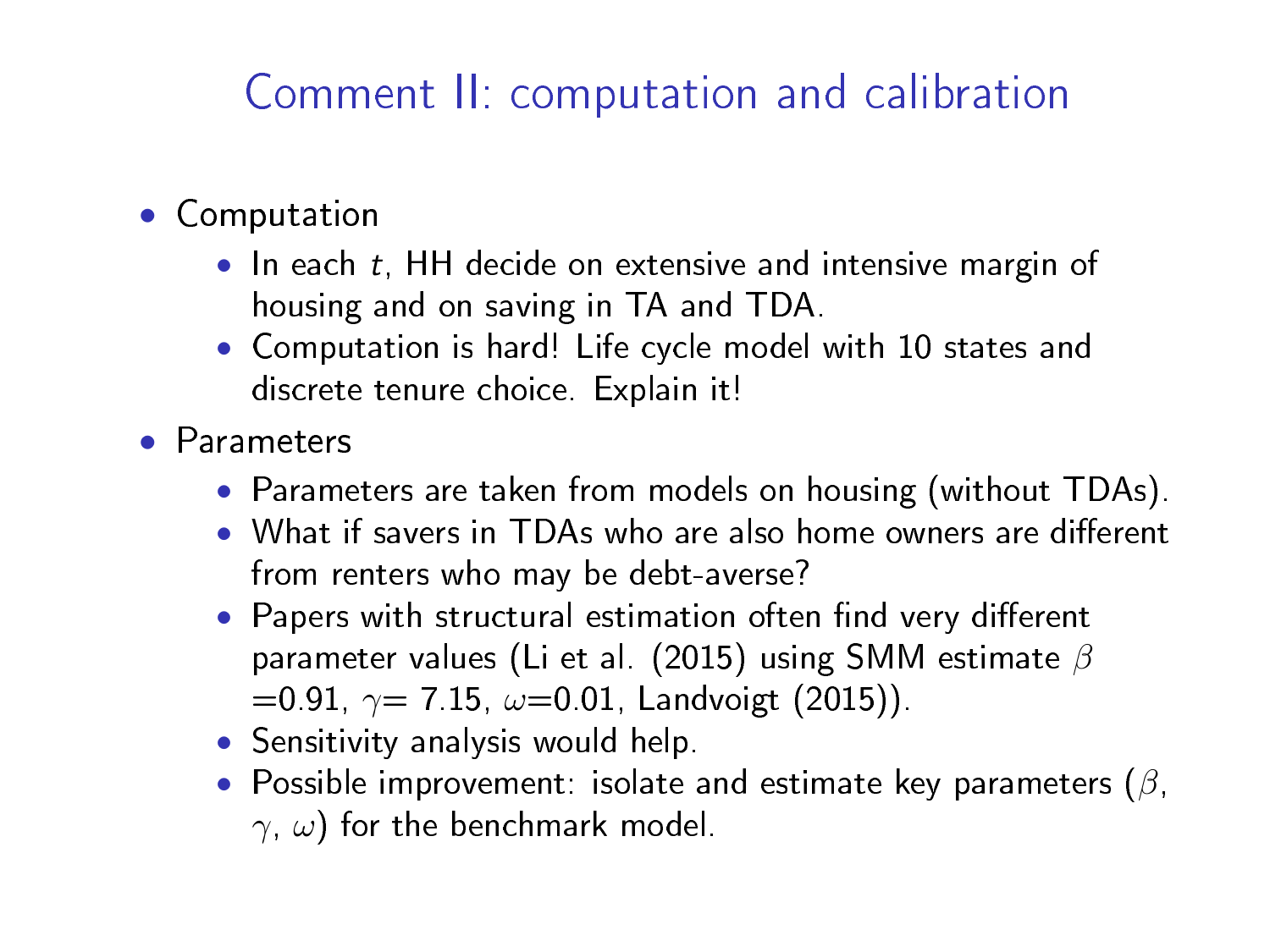# Comment III: risk, return, liquidity

- Data: Home ownership and take up rates of TDAs are down from their 2007 values, as are their shares in net wealth.
	- Returns to retirement accounts are risky.
	- Mortgage interest rates depend on chosen down payment.
	- HH default on mortgages.
	- Include a crisis scenario.
- How would liquidity needs change the mechanics?
- Can you capture what falling house prices did during the crisis to both home ownership rates and TDAs?
- Can you predict what falling TDA take up rates will do to the home ownership rates?
- Transitory shocks: affect wealth accumulation (Deaton 1991), dispersion of income and wealth for HH with same permanent income. Have effects on house transactions (Yao et al. (2015)).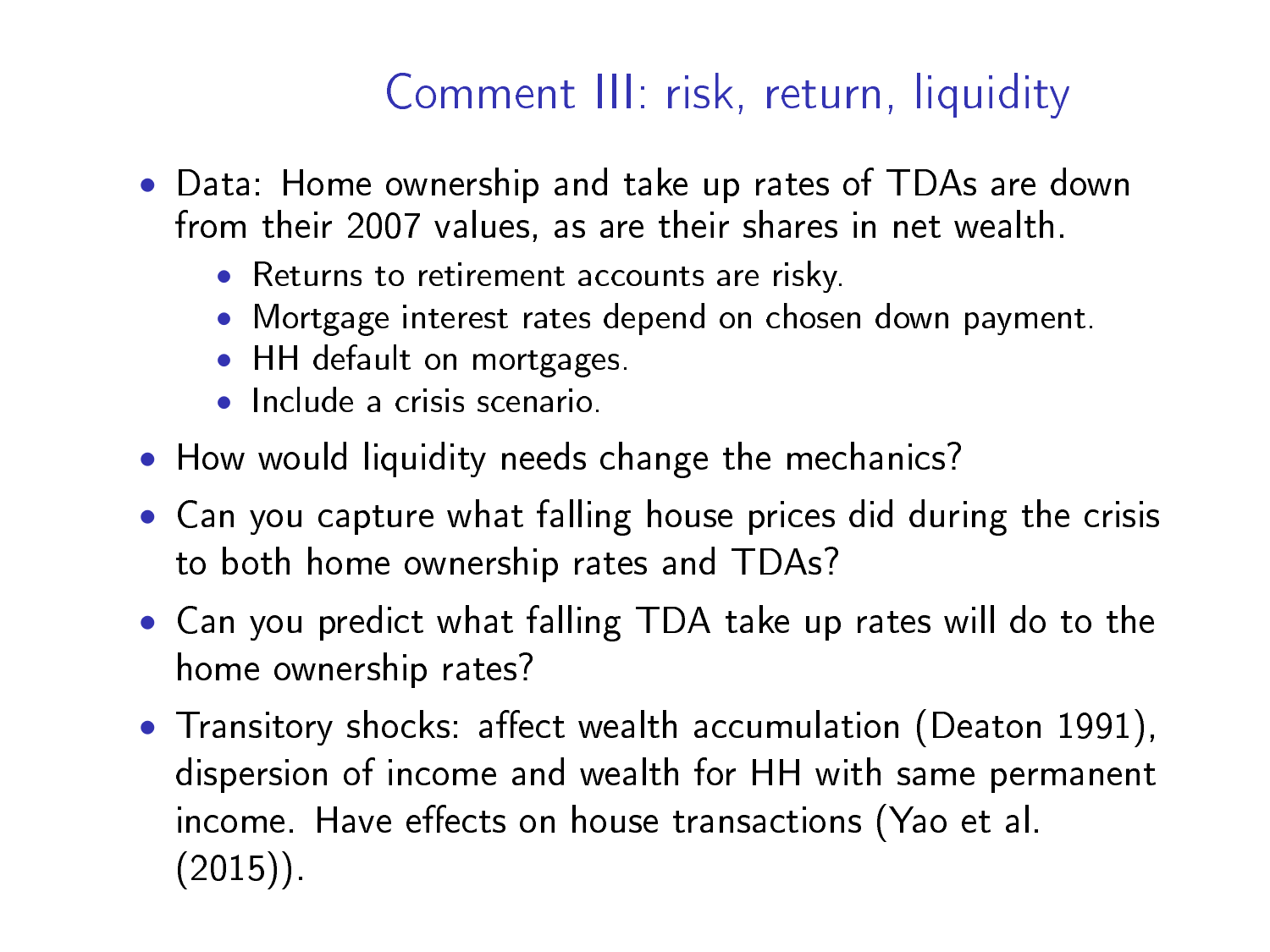### More comments: policy implications

- Who does not have a home? Could be useful to shed light on household heterogeneity.
- How differently do less and more educated behave?
- Policy implications: should we promote TDAs further to increase home ownership at the cost of increasing HH leverage?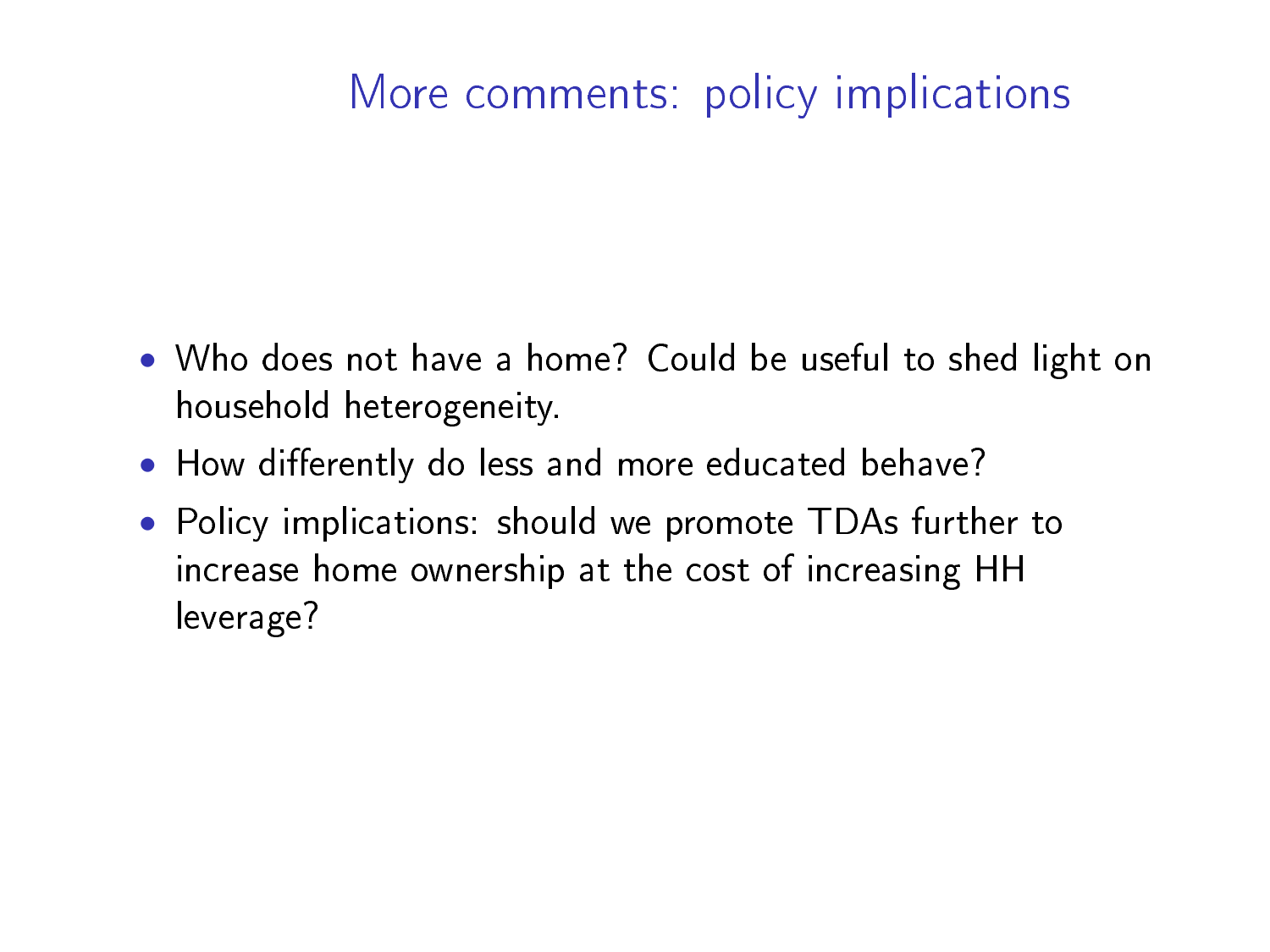### To conclude

- Very careful quantitative work in a complex setting that addresses important stylized facts of households' balance sheets.
- Combines two strands of literature to understand the joint decision on two key assets.
- Model performs well with respect to US data. Any lessons for other countries?